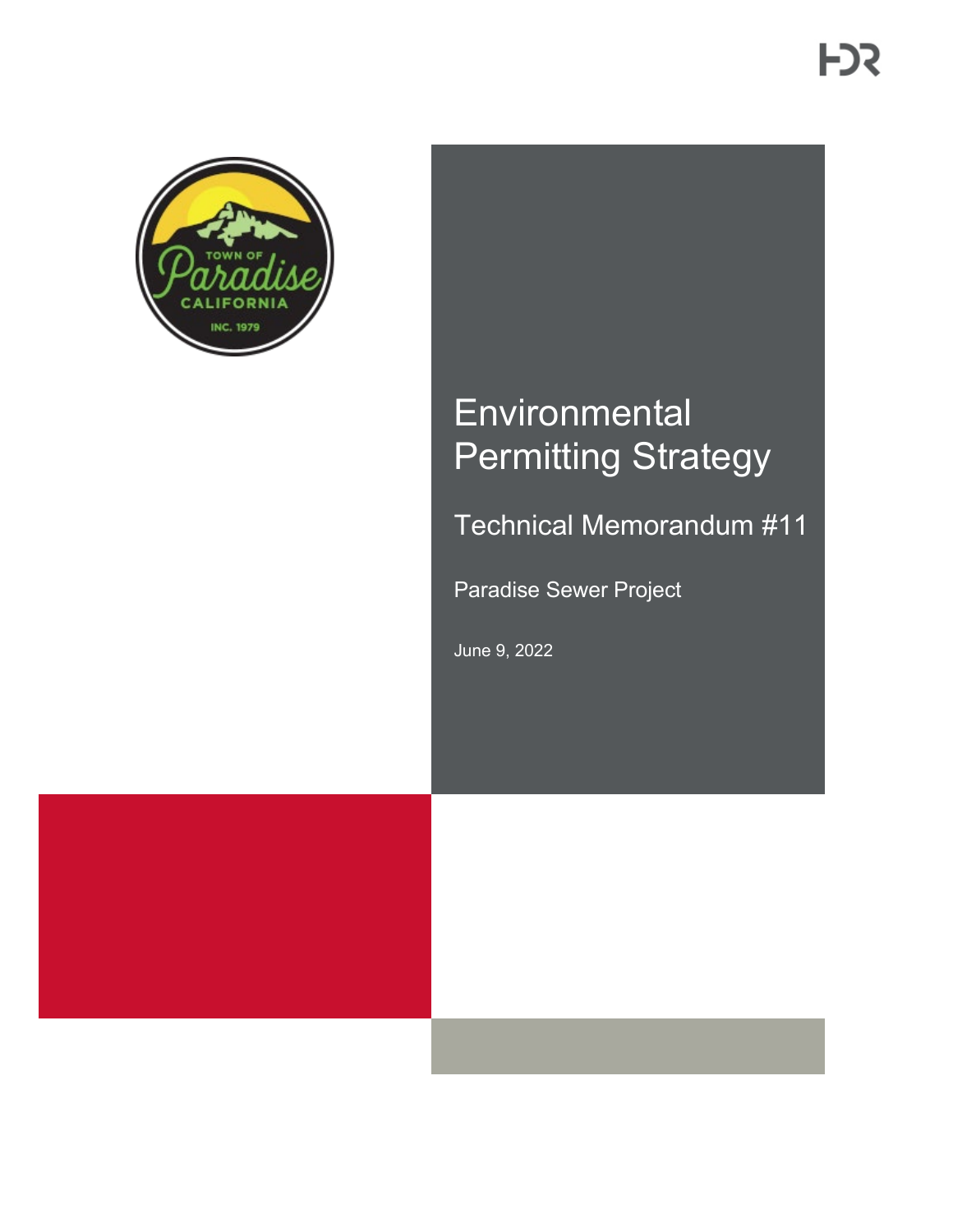

Paradise Sewer Project | Environmental Permitting Strategy Technical Memorandum #11

*Page intentionally blank*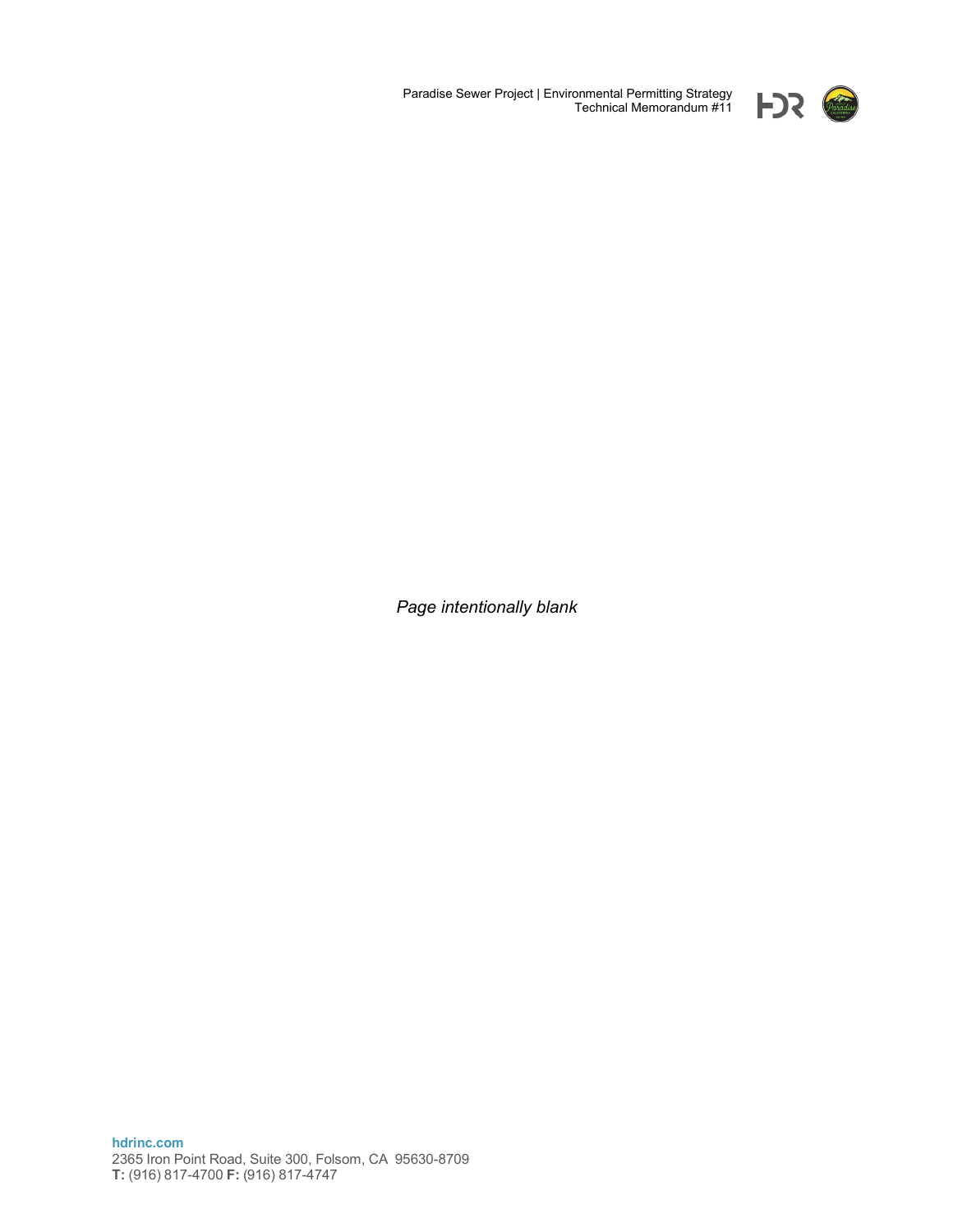

## 1. Introduction

The Town of Paradise is implementing the proposed Paradise Sewer Project (project), which involves identifying and implementing a long-term solution for collection, treatment, and reuse/disposal of its wastewater. HDR is under contract to assist with the first two phases of the project. Phase 1 included final selection of a wastewater alternative, and Phase 2 covers the preparation of an Environmental Impact Report analyzing the selected alternative. This technical memorandum is part of the Phase 2 effort and provides details regarding regulatory permits and authorizations that may be triggered by impacts on aquatic resources and/or special-status species habitats that could result from implementation of the proposed project. It is anticipated that these permits will be obtained during final design, the next phase of the project.

The following resource agencies and regulatory triggers are evaluated in this technical memorandum:

- U.S. Army Corps of Engineers (Corps) Clean Water Act Section 404
- Central Valley Regional Water Quality Control Board (Water Board) Clean Water Act Section 401
- U.S. Fish and Wildlife Service (USFWS) and National Marine Fisheries Service (NMFS) Endangered Species Act Section 7
- California Department of Fish and Wildlife (CDFW) Fish and Game Code Section 1602 (Lake and Streambed Alteration Agreement) and Section 2081 (California Endangered Species Act Incidental Take Permit)

### **1.1 Proposed Project Summary**

The proposed project would consist of three primary components: the core collection system, extended collection system, and export pipeline system. The infrastructure to serve Paradise's sewer service area is called the core collection system and would consist of force mains, gravity trunk lines, and up to 28 pump stations. The core collection system pipelines would generally be buried within existing, paved Town of Paradise rights-of-way, with some crossings of private parcels. The core collection system would transition to the export pipeline system.

The proposed export pipeline system would start at the southern end of the core collection system as a gravity sewer line, and would continue southwest 18.2 miles to Chico for connection to the Chico Water Pollution Control Plant. Most of the export pipeline would be constructed within Butte County road rights-of-way, with the exception of a 1.1-mile segment between Skyway and Highway 99 that would cross private land. Open cut methods would be used to construct most of the export pipeline system, except for five trenchless crossings of three creeks, Highway 99 and the Union Pacific Railroad.

### **1.2 Extended Collection System**

The extended collection system is currently defined at a conceptual level; therefore, the location and extent of necessary buried gravity and pressure lines, maintenance holes, and pump stations are not available at this time. As such, regulatory permits and authorizations that may be required for the construction of the extended collection system cannot be defined at this time and will be evaluated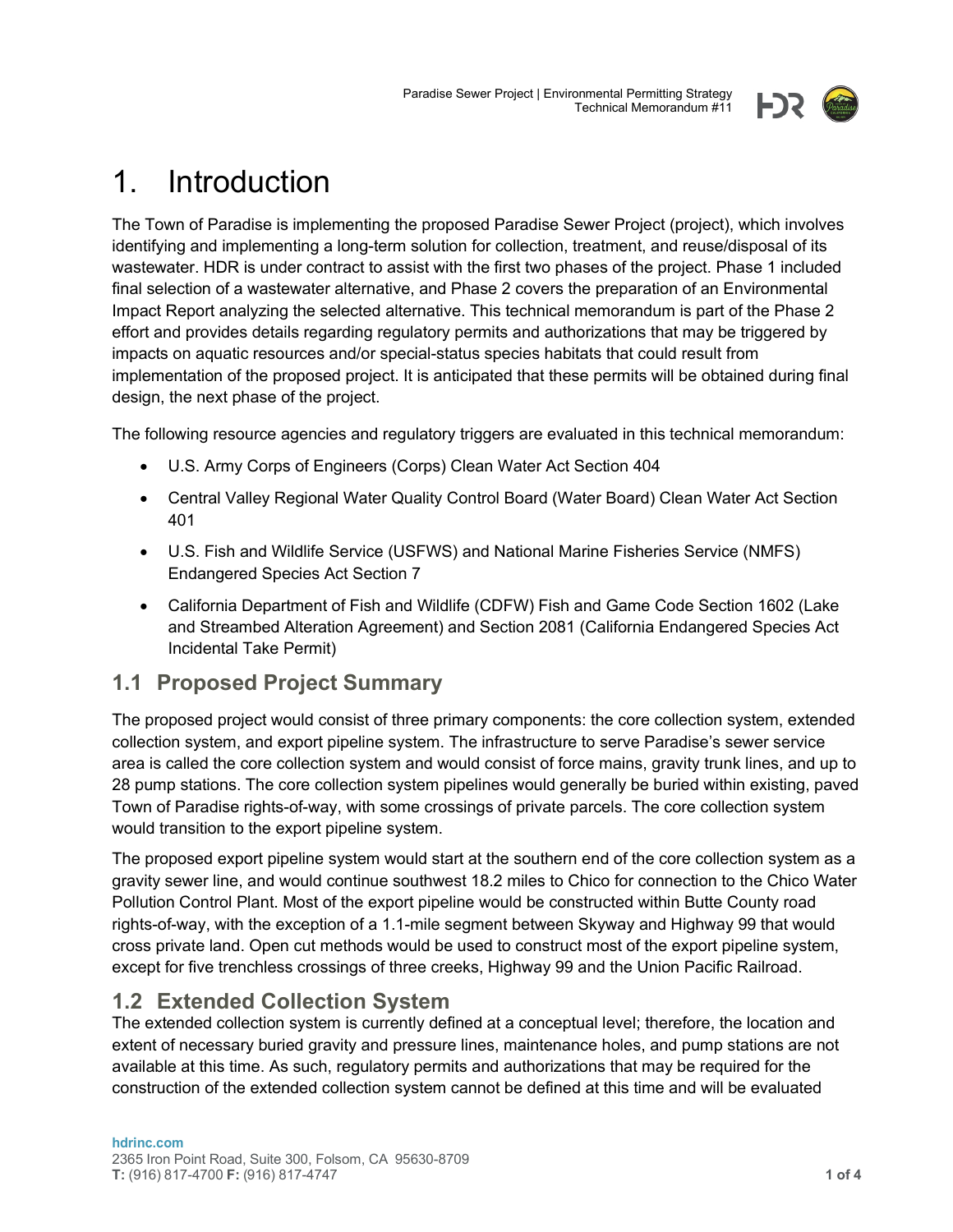Paradise Sewer Project | Environmental Permitting Strategy Technical Memorandum #11



under a separate document once this component of the proposed project is further identified.

### 2. Regulatory Permits and Authorizations

### **2.1 Core Collection System**

The core collection system would generally be constructed within existing paved rights-of-way and previously converted and disturbed native habitats; therefore, it is assumed that no impacts on aquatic resources and/or special-status species habitats regulated by the Corps, Water Board, USFWS, NMFS, and/or CDFW would be incurred by this proposed project component. As such, no regulatory permits from the aforementioned agencies would be required prior to construct the core collection system. It is recommended, however, that the 60 percent design be evaluated by a qualified biologist to confirm the absence of impacts on aquatic resources and/or special-status species habitats that may require regulatory permits and/or authorizations.

#### **2.2 Export Pipeline System**

Most of the proposed export pipeline would also be installed via open cut methods in existing paved rights-of-way, except for the segment between Skyway and Highway 99. The export pipeline segment between Skyway and Highway 99 would likely result in direct and indirect impacts on vernal pools<sup>1</sup>, as well as encroach within suitable habitat for both Swainson's hawk (*Buteo swainsoni*) and valley elderberry longhorn beetle (*Desmocerus californicus dimorphus*). The action of open cutting through vernal pools would trigger a Corps 404 permit, Water Board 401 Water Quality Certification, and USFWS Section 7 consultation. The Corps 404 permit and Water Board 401 Water Quality Certification will be required for the discharge of dredged and fill materials into waters of the U.S. The USFWS Section 7 consultation will be required for direct and indirect impacts on federally listed vernal pool species such as vernal pool fairy shrimp (*Branchinecta lynchii*), and valley elderberry longhorn beetle should ground disturbance activities occur within 165 feet of an elderberry shrub.

Avoidance of direct impacts on aquatic resources, including vernal pools, while still performing ground disturbance activities within 250 feet of vernal pools and/or 165 feet of elderberry shrubs would still trigger the need to consult with USFWS per the Endangered Species Act. However, avoidance of impacts on aquatic resources would remove the need to obtain a Corps 404 permit and Water Board 401 Water Quality Certification. The absence of a Corps 404 permitting trigger would mean that consultation with USFWS would need to be completed through the Section 10 process. Section 10 has no statutory timeframes within which USFWS is required to render a decision, unlike Section 7; therefore, this process is unpredictable and lengthy.

The HDD crossings of Butte Creek, Comanche Creek, and Little Chico Creek would trigger the need for a CDFW 1602 Lake and Streambed Alteration Agreement for potential adverse impacts that may result in the event of a frac-out during the drilling operation. Central Valley steelhead (*Onchorhynchus mykiss irideus*) and Central Valley spring-run Chinook salmon (*Onchorhynchus tshawytscha*) both have the potential to occur in Butte Creek; therefore, an HDD crossing of this creek would also trigger the need for consultation with NMFS for potential direct and indirect impacts on federally listed

<span id="page-3-0"></span><sup>1</sup> Please refer to the Aquatic Resources and Vegetation Communities mapbook provided in Appendix E of the Environmental Impact Report for the location of annual grassland/vernal pool habitats.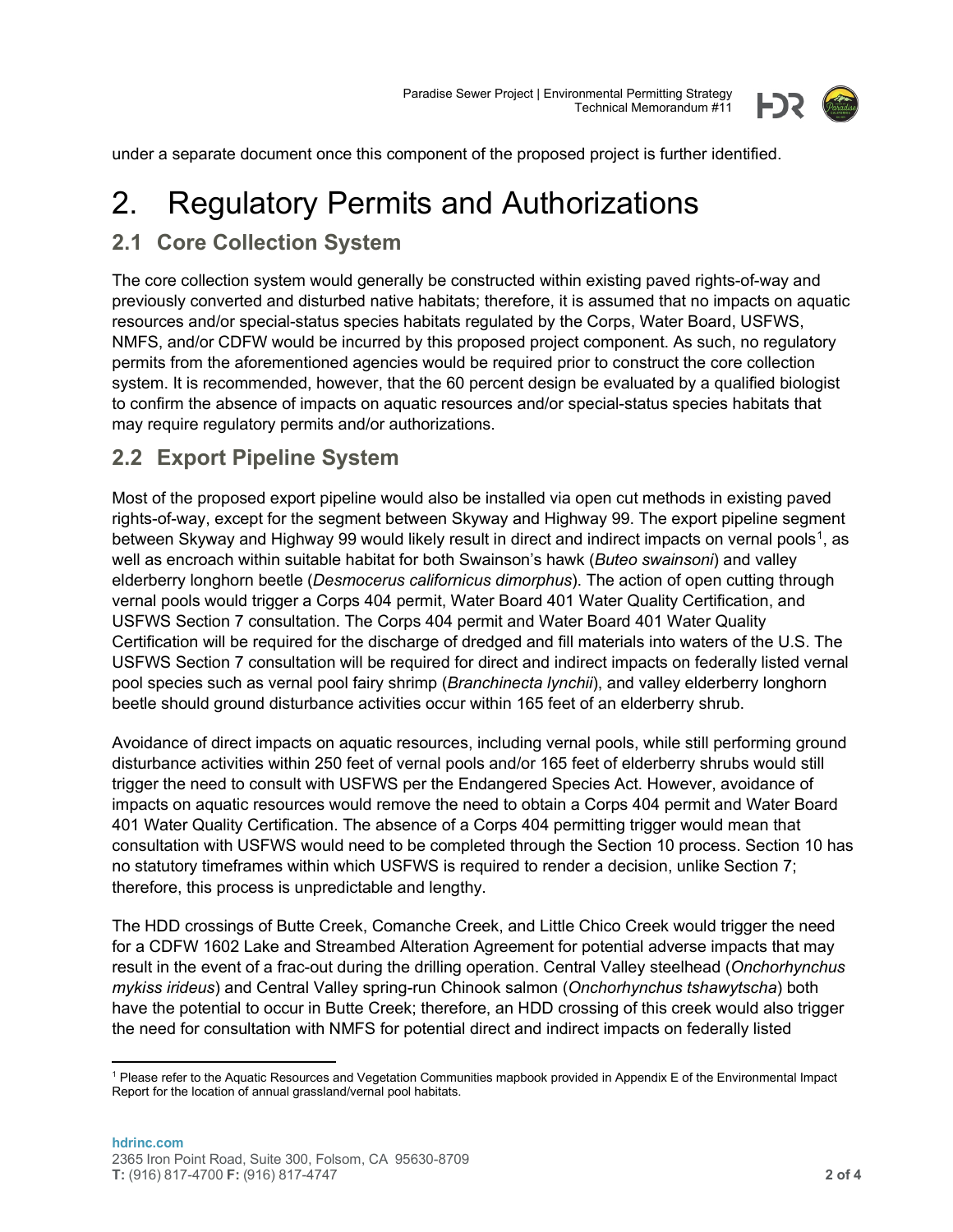

salmonids in the event of a frac-out. Additionally, depending on the location and extent of disturbance associated with the HDD entry and exit locations, encroachment within 165 feet of elderberry shrubs may occur, thus triggering consultation with USFWS. The Corps will not require 404 coverage for HDD activities on Butte Creek, Comanche Creek, or Little Chico Creek; therefore, if aquatic resources impacts are fully avoided, consultation with USFWS and NMFS would need to be completed through the Section 10 process described above.

If a Water Board 401 Water Quality Certification is required for discharge of dredge and fill material into aquatic resources due to open cut activities, then they will likely include potential water quality impacts resulting from frac-out in the 401 Water Quality Certification issued for the export pipeline. If a Corps 404 permit and corresponding Water Board 401 Water Quality Certification are not required, then a Waste Discharge Requirement may be necessary from the Water Board prior to construction.

Swainson's hawks were documented in the vicinity of the proposed project during surveys conducted by HDR biologists in [2](#page-4-0)021<sup>2</sup>. If ground disturbance activities would occur within 0.25 miles of an active Swainson's hawk nest<sup>3</sup>, then an incidental take permit from CDFW would also be required.

As design advances to the 60 percent level, if the export pipeline footprint deviates in other locations from the paved right-of-way, impacts on aquatic resources and special-status species would need to be evaluated by a qualified biologist. Changes in impacts on aquatic resources and special-status species habitats would likely alter the permit requirements and timelines.

## 3. Permit Summary

The core collection system is not anticipated to trigger the need for permits or authorizations from the Corps, Water Board, USFWS, NMFS, and/or CDFW. However, the export pipeline will require the permits shown in Table 1. These permits would require completion of 60-percent design documents prior to submittal of applications to the agencies. Therefore, the durations shown in the table begin at the point in time that the 60-percent design is completed. However, it is recommended that agency coordination begin after the 30-percent design milestone is achieved to get early feedback on the proposed project from the Corps, Water Board, USFWS, NMFS, and/or CDFW to facilitate development of permit application packages customized to the needs of each agency.

<span id="page-4-0"></span><sup>2</sup> Please refer to the September 30, 2021, *Swainson's Hawk Survey and Elderberry Shrub Mapping Report Technical Memorandum* prepared by HDR's Dan Williams for additional details on Swainson's hawk nest locations and activity in the vicinity of the export pipeline system.

<span id="page-4-1"></span> $3$  Swainson's hawk nesting season typically runs from March through July.